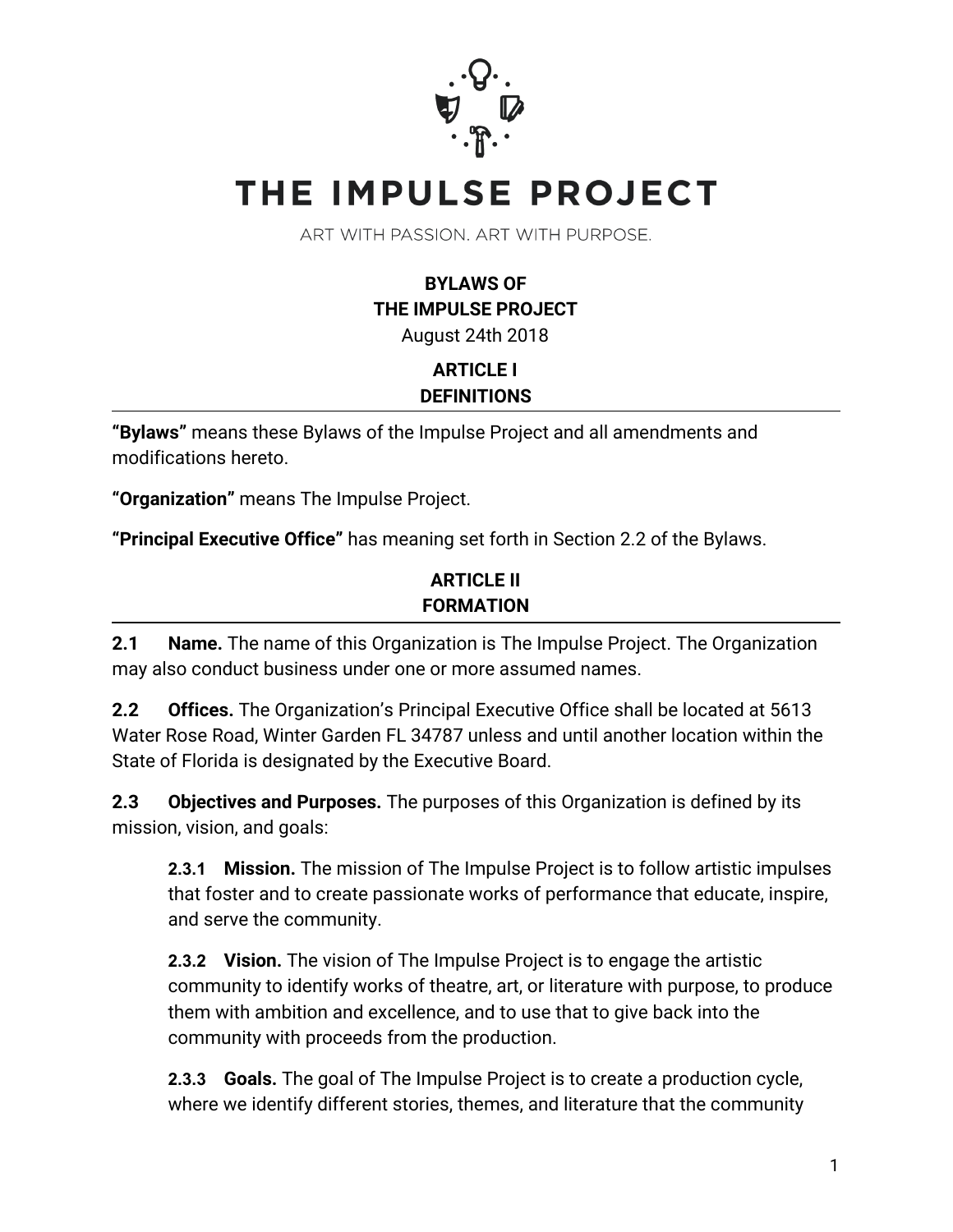feels passionate about to address, with workshops and readings to transform into fully-realized production(s) at the end of the season:

**(a)** Workshop Series to explore new theatrical artworks with literature that includes thought-provoking subject matters in order to engage conversations with the audience to discuss criticism and engagement.

**(b)** Main Stage Production of the selected piece from the Workshop Series will feature a fully realized production - using simple-yet-powerful designs within intimate or non-conventional venues - to bring the season's passion and purpose into a reality.

**(c)** Community Outreach by providing instruction in the theatre arts, creating relationships with organizations whose missions relate to our productions, and donating a portion of revenue from admission fees to such organizations.

**(d)** Cabaret Series to create entertaining nights of music and performance that serve unique themes and points-of-view.

**2.3.4 Collection of Fees, Gifts, Gratuities and Bequests.** In the furtherance of these objectives, and in accordance with the powers conferred by its Certificate of Incorporation, The Impulse Project may collect admission fees, gifts, gratuities, and bequests; and may, in general, exercise all of the powers granted by corporate law in the State of Florida.

**2.4 Charitable Purposes.** The Impulse Project is a not-for-profit corporation. No member(s) of the Organization shall profit in any tangible way from its activities. All funds are to be disbursed in furtherance of the objectives set forth in Section 2.3 of the Bylaws. In the event of the disbanding of this organization, all monies, properties, and physical assets of the organization shall be distributed for any worthy purposes in accordance with a majority vote at the final meeting of members, called for the disbanding of the Organization.

**2.5 Title to Property.** All property owned by the Organization, whether real or Personal, tangible or intangible, is owned by the Organization as an entity, and no Members, Officers, Executive Board Members, or Artists, individually, has any ownership interest in any such property.

**2.6 Political Activities.** The Impulse Project is a nonpolitical Organization and shall not engage in political activities of any nature.

**2.7 Term.** The period of existence of the Organization shall be perpetual, unless it is earlier dissolved in accordance with law or these Bylaws.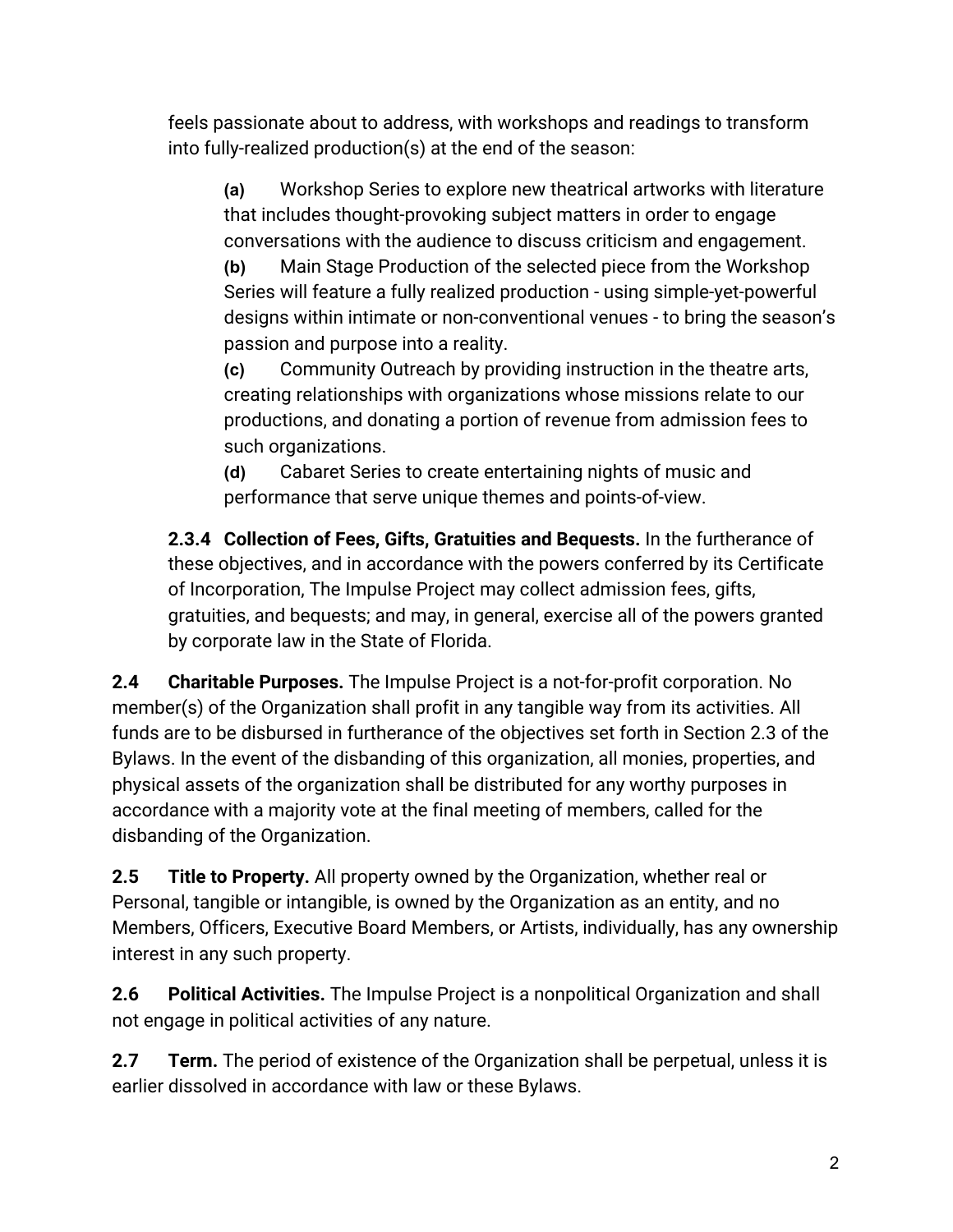#### **ARTICLE III MEMBERSHIP**

**3.1 Members.** Any person of any age, race, creed, color, or sex may become a member in The Impulse Project upon agreement to the responsibilities and duties of membership as determined by the Executive Board.

**3.2 Membership Rights.** There shall be no differences among the classes of membership regarding rights, privileges, activities, or duties of membership.

**3.3 Termination.** A member may suspended or expelled after a hearing and by a quorum, majority, two-thirds, unanimous vote of the Executive Board or Members for violation of the responsibilities and duties of membership.

**3.4 Resignation.** Any member may resign by filing a written resignation with the Executive Board, a member of the Executive Board, the Secretary, or other position.

**3.5 Reinstatement.** Upon written request by the former member filed with the Executive Board, a member of the Executive Board, the Secretary, or other position and by a quorum, majority, two-thirds, unanimous vote of the Executive Board or Members may reinstate such former member to membership upon such terms as the Executive Board or Members may deem appropriate.

## **ARTICLE IV ORGANIZATION**

**4.1 Officers.** The officers of this organization shall be elected annually. They shall consist of the Artistic Director, Artistic Producer, Production Manager, and a Secretary. Any member is qualified to be elected an Officer.

**4.2 Executive Board.** The officers, together with the Artists in Residence membership, shall constitute the Executive Board.

**4.3 Artists in Residence.** The Artists in Residence make up the membership of the organization. Artists in Residence may be actors, writers, performers, or other artisans with special artistic and theatrical skills that benefit the artistic mission, vision, and goals of the organization.

**4.4 Removal from Office.** Any Executive Board Member may be removed from office by a unanimous vote of the joint meeting of all of the remaining members of the Executive Board. Such a vote may be cast by written ballot. A vote to remove an Executive Board member from office has no effect on such persons membership in the Impulse Project.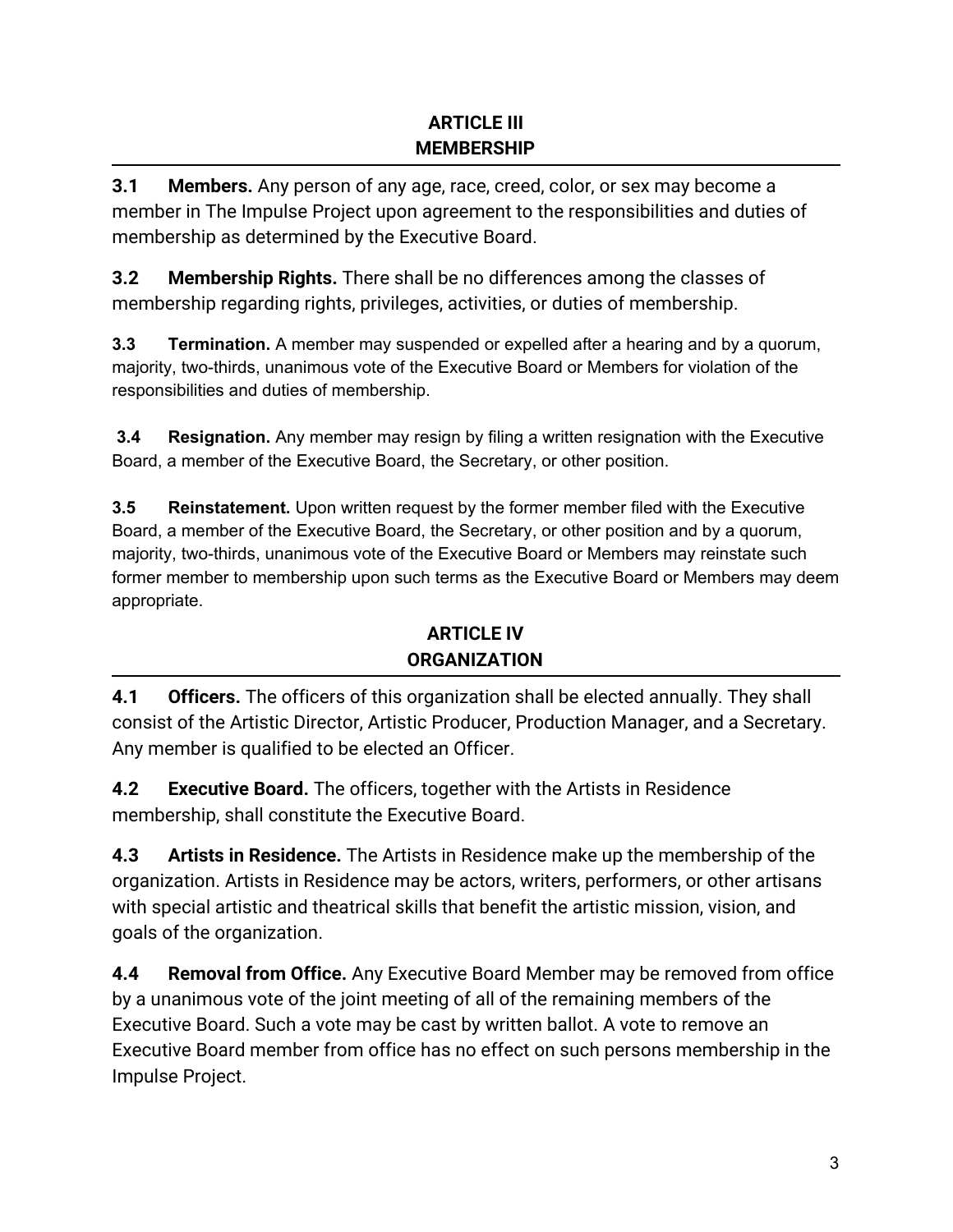**4.5 Vacancy.** With the exception of the Artistic Director, any Executive Board member vacancy occurring by reason of inability to serve for more than six months, resignation, removal, or death, shall be filled by a majority vote of the remaining members of the Executive Board. Such appointees shall serve for the unexpired term of the vacant position. If a vacancy occurs in the office of the Artistic Director, a special meeting of the membership shall be called and a willing member shall be elected to serve as Artistic Director for the unexpired portion of the term. Such election shall be accomplished in the manner prescribed in Article XII.

**4.6 Temporary Vacancy.** In the event any board member, with the exception of the Artistic Director, is unable to serve for a period of not less than one nor more than six months, the Artistic Director may appoint a substitute to fulfill that member's duties during their absence. Such appointment shall be subject to the concurrence of the Board at the first regular meeting following the appointment. In the event of the Artistic Director is unable to serve, a substitute shall be appointed by a majority vote of the remaining members of the Executive Board.

**4.7 Resignation.** Any Executive Board member may resign from the Executive Board by filing a written resignation with the Executive Board, a member of the Executive Board, the Secretary, or other position.

## **ARTICLE V DUTIES OF OFFICERS**

**5.1 The Artistic Director.** The Artistic Director shall call meetings of the general membership and the Executive Board, shall preside at such meetings, and shall appoint the Standing Duties, subject to the approval of the Executive Board. The Artistic Director shall inherit the following Standing Duties (see Article XI, Section 1): Bylaws, Production Selection, Membership, Publicity, and Director/Stage Manager Selection.

**5.2 The Artistic Producer.** The Artistic Producer shall inherit the following Standing Duties (see Article XI, Section 1): House Management, Nominations and Elections, Box Office, Program, and Lobby.

**5.3 The Secretary.** The Secretary shall keep accurate and legible minutes of meetings of the general membership and the Executive Board. He or she shall provide copies of the minutes of the general membership meetings to the Artistic Director and copies of the minutes of the Executive Board meetings to each member thereof. They shall also carry all official correspondence of the organization as directed by action of the membership and Executive Board. They shall maintain an official, current membership list, including addresses; send notices of meetings to the membership and the Executive Board members; transmit the slate of nominees to all members with the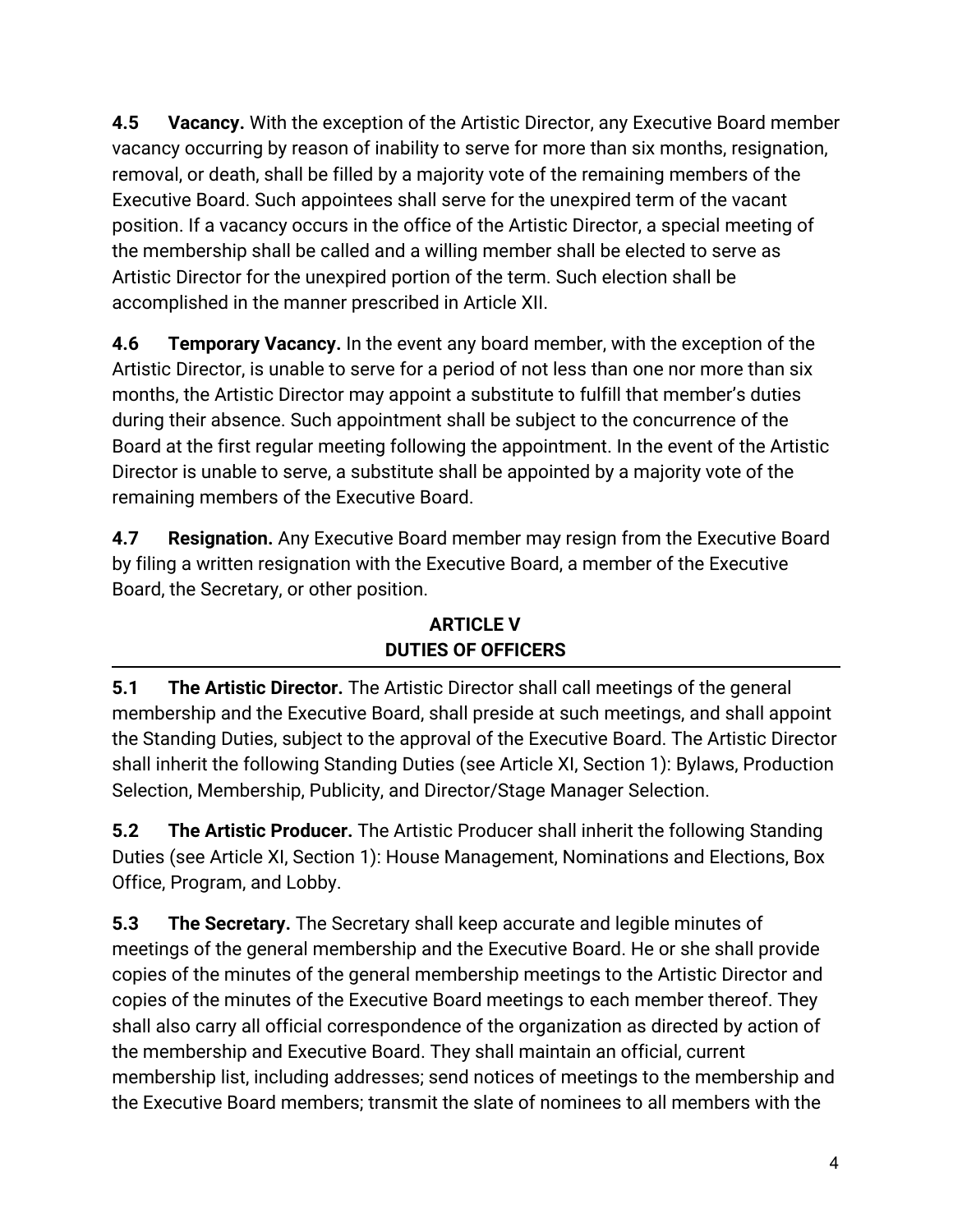required notice of meetings at which elections are to be held; and transmit the text of proposed amendments to these Bylaws or other agenda items when so directed by the Executive Board.

**5.4 The Production Manager.** The Production Manager shall work under the following roles:

- **5.4.1 Treasurer.** The Production Manager must keep the records of the Funds of the organization. They shall receive, keep, and disburse such monies of the organization as directed at all meetings of the general membership and of the Executive Board as required. They shall be responsible for an accounting of the funds of the organization at all meetings of the general membership and to the Executive Board as requested. They shall be responsible for an accounting of the funds of the organization at any time.
- **5.4.2 Scheduler.** The Production Manager must keep the organization calendar, as well as creating the date ranges of each production as selected by the Artistic Director. The Production Manager shall coordinate within the availability of the necessary Artists in Residence in their consideration of the overall organization calendar.

# **ARTICLE VI DUTIES OF THE EXECUTIVE BOARD**

**6.1 General Business.** The Executive Board shall administer the general business of the organization. It shall refer any point upon which it fails to agree or wishes to sense the desires of the members to a vote of the general membership.The Executive Board may authorize any officer or officers, agent or agents, to enter into any contract or execute and deliver any instrument in the name of and on behalf of The Impulse Project, and such authority may be general or confined to specific instances.

**6.2 Productions.** The Executive Board shall choose the plays and schedule their presentation. It shall use the considerations from the Artistic Director and the members with the Production Selection Standing Duty as a guide in the selection of plays but shall not be bound thereby. It shall choose a Director and Stage Manager for each play and, in the case of failure of a Director or Stage Manager, assume full responsibility for production of the play. It shall rule on any matter referred to it by the Director, Stage Manager, or production staff.

**6.3 Finances.** The Executive Board shall be responsible for the management of the Funds of the organization. It shall approve the budget for each production and for the operation of the Executive Board. From time to time, it shall review the status of the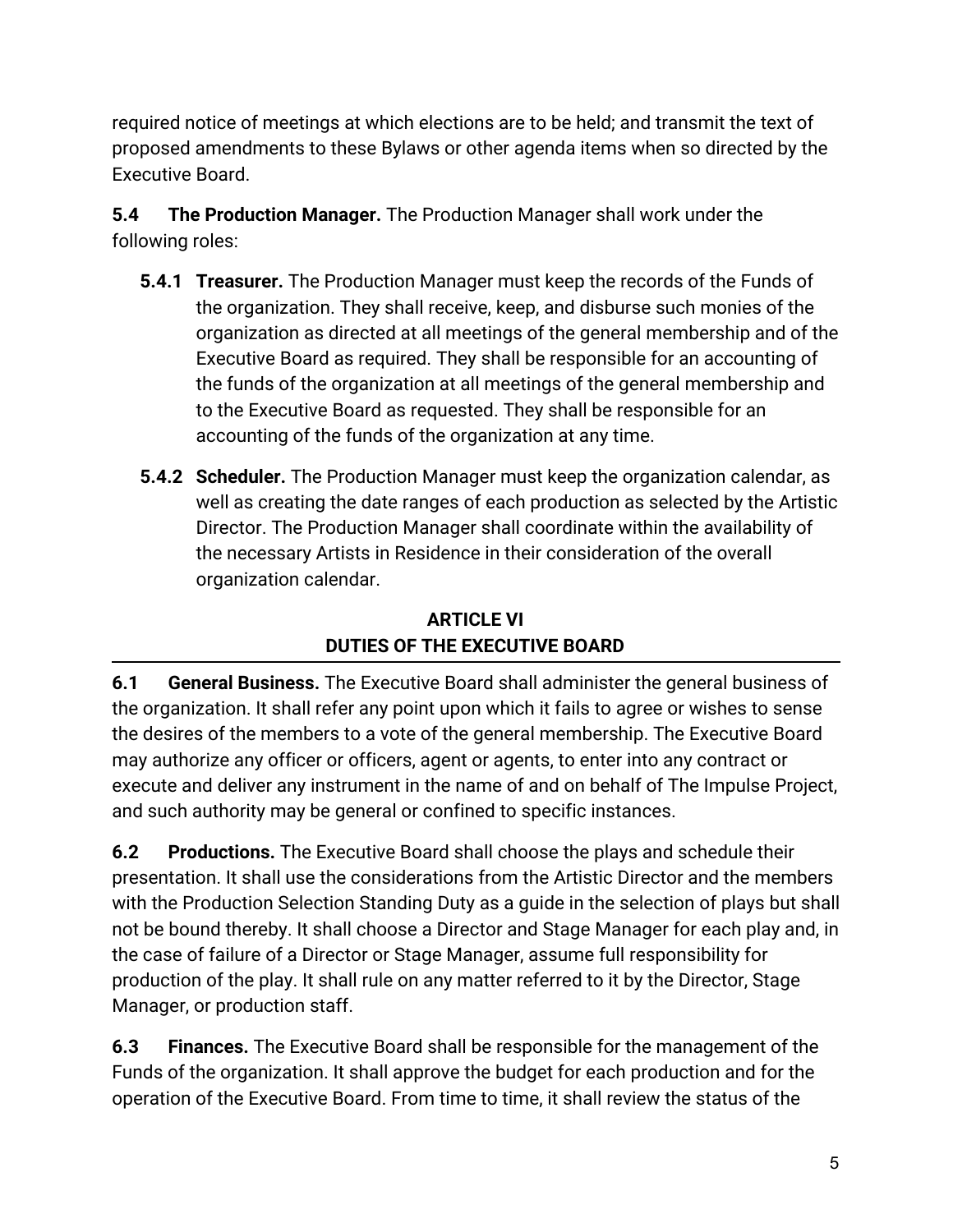Funds and, when deemed prudent, transfer funds from the Production Funds to the Permanent Funds.

### **ARTICLE VII TERMS OF OFFICE**

**7.1 Officers.** All officers shall serve for a term of one year from June 1 to May 31. All officers will be selected by a majority vote of the quorum as stated in Article VII Section 7.

**7.2 Artists in Residence.** Artists in Residence serve for a term of one year as a member of the organization. In the selection of Artists in Residence at the Annual Meeting, variations in the terms of office are authorized for newly elected Artists in Residence to the extent necessary to achieve this result. Artists in Residence are required to perform, produce, or provide their artisan skills in a minimum of one (1) production in their one-year term. Artists in Residence memberships can be requested or offered.

## **ARTICLE VIII MEETINGS**

**8.1 Meeting Location and Written Notice.** All meetings of the general membership shall be held at the Principal Executive Offices as stated in Article II Section 2.2, or at another convenient public meeting location to be designated by the Executive Board. Written notice of such meetings, containing a statement of the purpose, shall be sent to the membership not less than ten (10) days in advance.

**8.2 Annual Meeting.** An annual meeting of the general membership shall be held each summer. The meeting shall be called for election of offices, and the transaction of such other business as may properly be brought before the meeting.

**8.3 General Meetings.** Additionalmeetings of the general membership shall be held in the fall and spring.

**8.5 Executive Board Meetings.** Meetings of the Executive Board shall be held at least monthly, at the call of the Artistic Director, to discharge the duties of the Board consistent with attainment of the objectives of the organization.

**8.6 Quorum.** Attendance of a majority of the Executive Board is required to establish a quorum for the conduct of business at Executive Board Meetings. For all other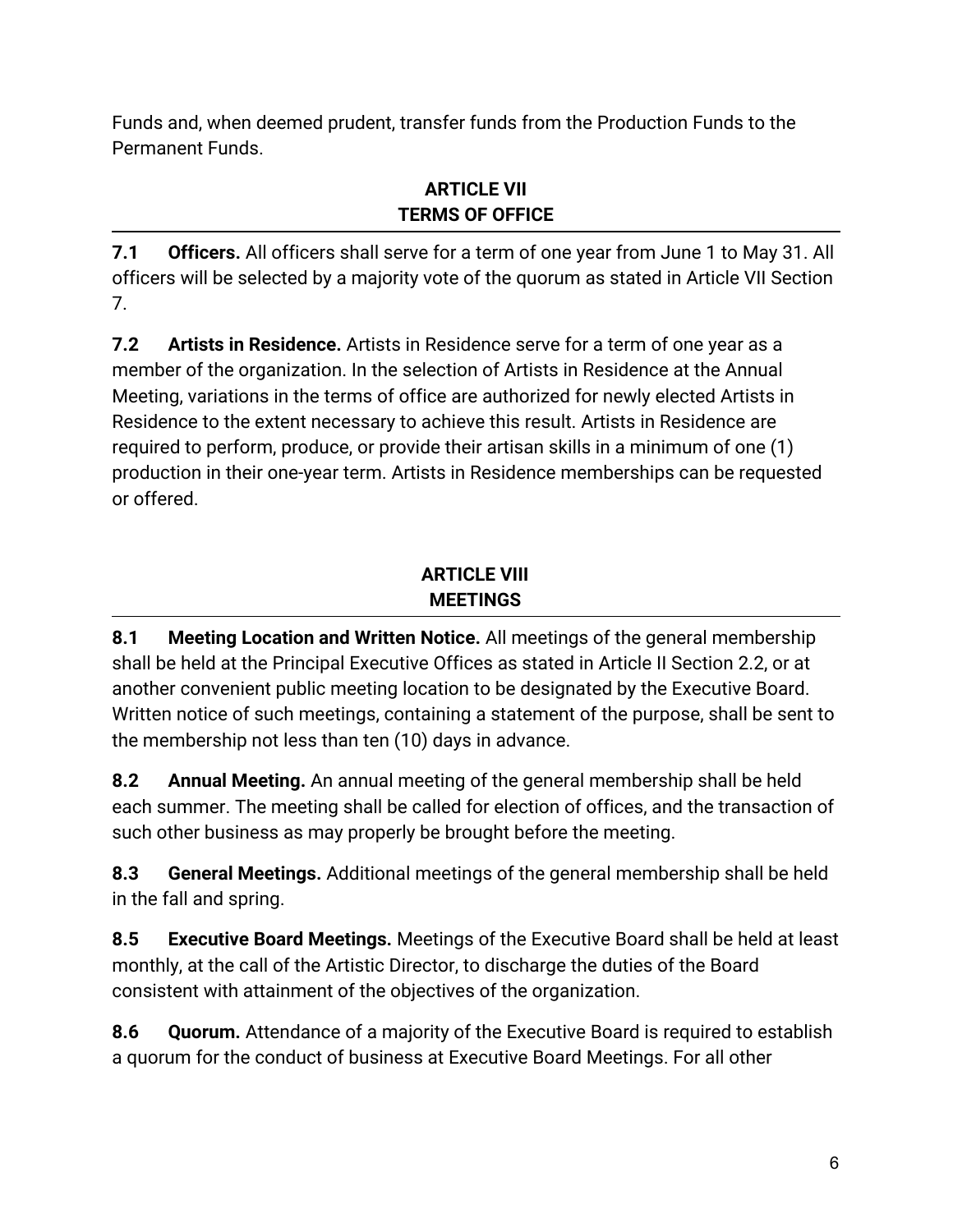meetings, attendance of a majority of members is required to establish a quorum for the conduct of business.

**8.7 Voting.** Each member present shall be entitled to one vote. The majority vote of the quorum present at a meeting shall constitute the act of the body unless a greater number is required by these Bylaws.

## **ARTICLE IX FINANCES**

**9.1 Policy.** The Impulse Project state that their basic financial policy shall be to acquire funds suitable for the following purposes in keeping with the objectives of the organization:

- **9.1.2** Presentation of amateur theatrical productions, and provision of workshop, project activities, and meeting facilities.
- **9.1.2** The conduct and support of worthy activities, such as instruction in the theatrical arts and provision of donations for related non-profit organizations.

**9.2 Funds.** The organization shall divide its properties and assets into the following funds.

**9.2.1 Production Funds.** These funds represent the allocation of assets in an amount necessary for the performance of specific productions per production cycle including, but not necessarily limited to, the actors, set design, props, costumes, lighting and sound, and venue costs associated to a theatrical production, advertising for theatrical productions, and a donation made to a related non-profit organization per production. The Production Funds are under the custody of the Production Manager and are disbursed in accordance with direction of the Executive Board.

**9.2.2 Permanent Funds.** These funds represent the allocation of assets in an amount necessary for the routine administrative and operational tasks of the organization including, but not necessarily limited to, the administrative expenses of the Executive board, growth investments and the acquisition of resources, including but not limited to office space, branding, technology, administrative assistance, and personnel, designed to enable the organization to accomplish its objectives as defined in Article II hereof. The Officers shall administer the Permanent Funds on behalf of the organization (See **Section 6.3 Duties of Executive Board - Finances.** ).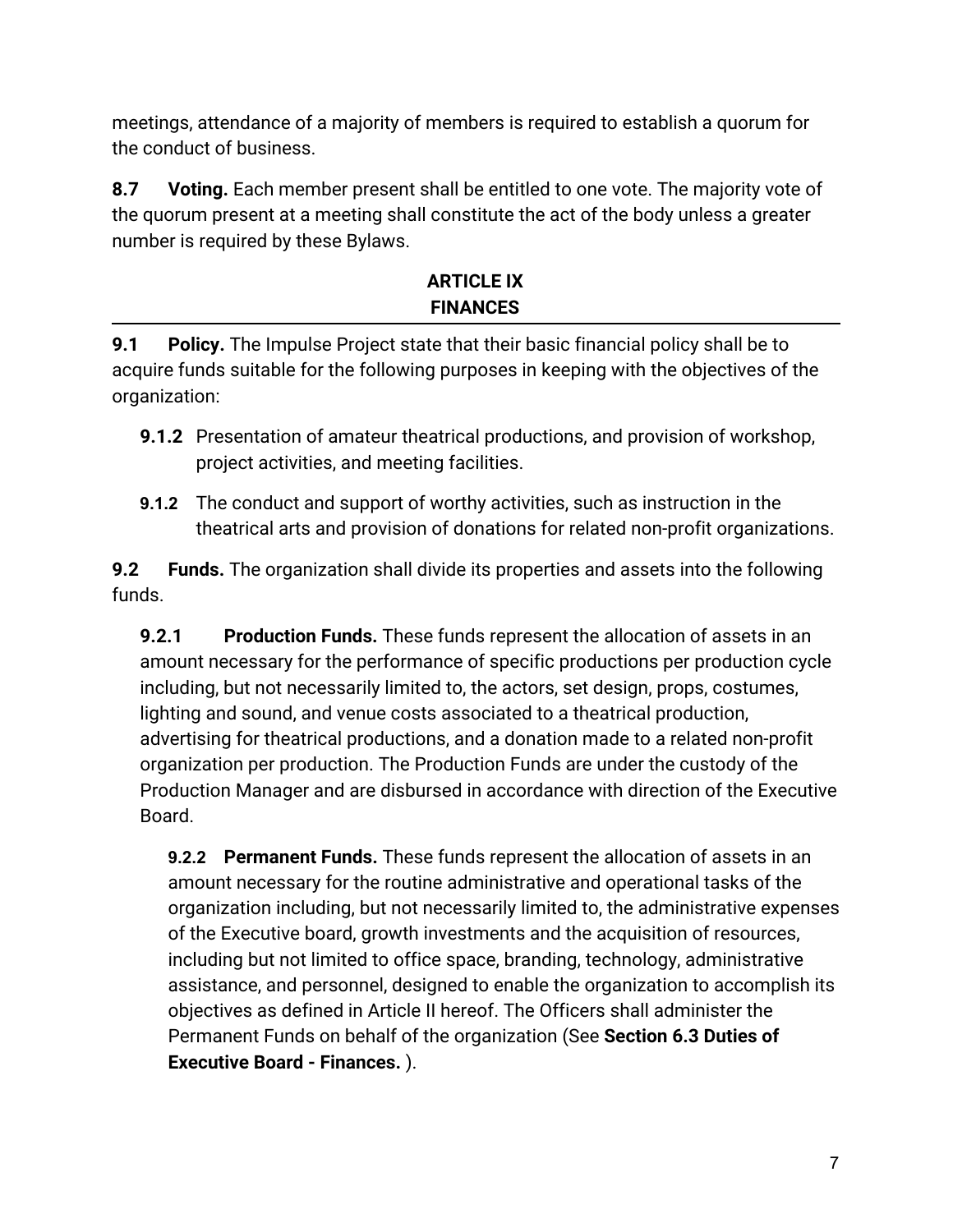**9.3 Gifts, Gratuities, and Bequests.** The Executive Board may accept on behalf of The Impulse Project any contribution, gift, bequest, or devise for the general purpose or for any special purpose of the organization. Unless the donor specifies a specific purpose for such contribution, gift, bequest, or devise, any such contribution, gift, bequest, or devise may be deposited into Production Funds or Permanent Funds at the discretion of the Executive Board. The Executive Board shall determine what portion of revenue from admission fees shall be donated to a charitable organization or organizations and to which charitable organization or organizations such funds shall be donated.

**9.4 Banking Practices.** All monetary assets of the organization shall be maintained in a banking institution designated by the Executive Board. Withdrawals may be made only to meet the financial obligations of the organization. All checks, drafts, or orders for payment of money, notes, or other evidences of indebtedness issued in the name of The Impulse Project shall be signed by any two members of the board as designated by the Executive Board.

**9.5 Interest in Assets.** No member of the organization shall have any right, title, or interest in any property of the organization. No person whose membership in the organization is terminated, whether by death, resignation, or any other means, shall have any right, title, or interest in any asset or property of the organization.

#### **ARTICLE X DUES AND CHARGES**

**10.1 Public Admission.** Admission tickets may be sold to the general public for all The Impulse Project productions unless otherwise determined by the Executive Board. Prices for admission tickets shall be established by the Executive Board.

**10.2 Social Events.** Charges for attendances at social events shall be established by the committee in charge of the event, subject to approval by the Executive Board.

## **ARTICLE XI STANDING DUTIES**

**11.1 Establishment.** The following Standing Duties are established to assist in the conduct of the affairs of the organization.

**11.1.1 Bylaws.** This duty shall receive all suggestions for amendments of these Bylaws; shall prepare them in proper form and identify them as amendments to specific Articles and sections; shall refer them to the sponsors for correctness; shall present them to the Executive Board for consideration; and shall transmit them, with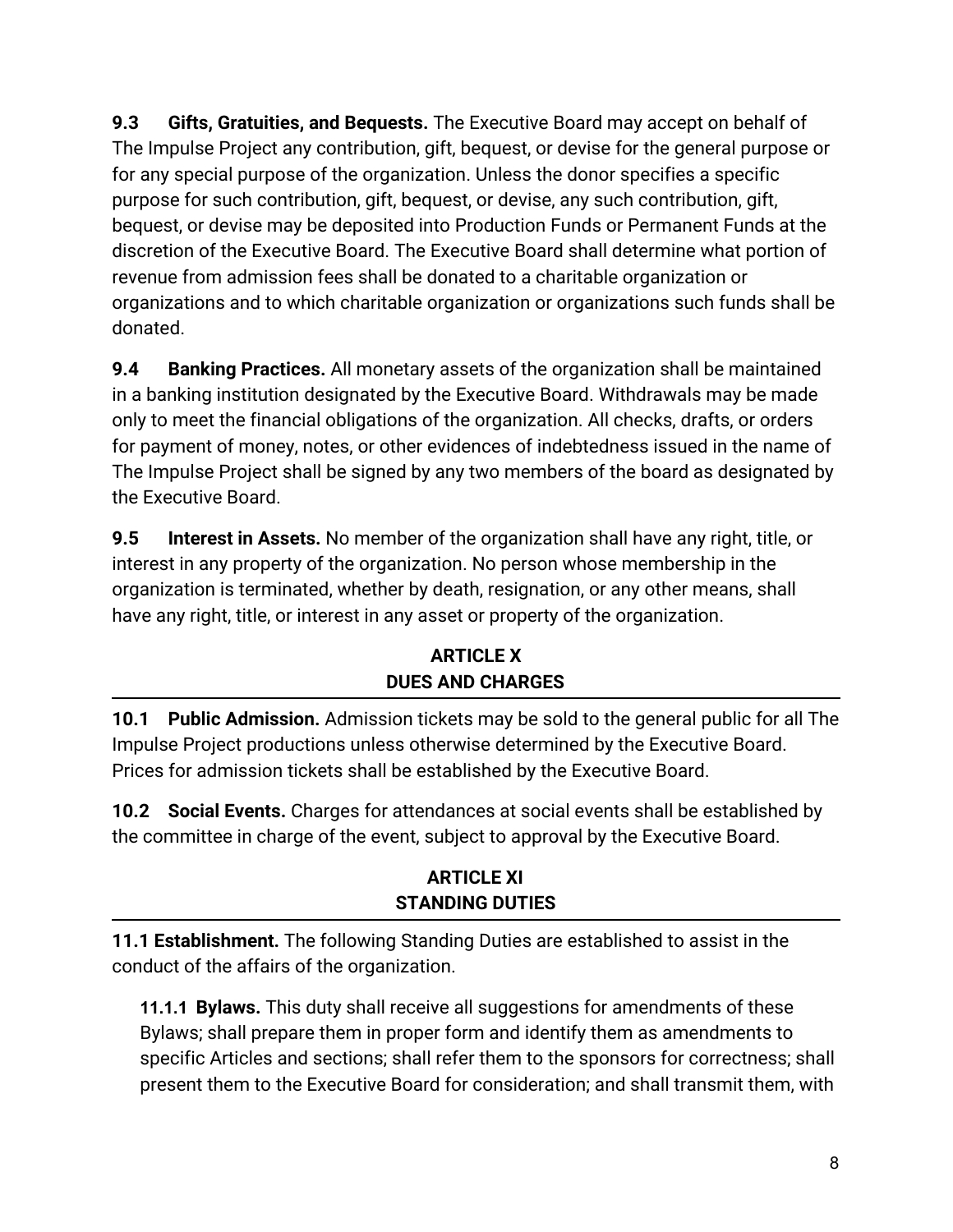the recommendation of the members to the membership meeting at which the proposed amendments is to be considered. A quorum must be present at such meeting.

**11.1.2 House Management**. This duty will serve as custodian of the theatre and associated facilities and shall be responsible for its maintenance and appearance.

**11.1.3 Membership.** This duty shall ensure that an active membership is made each year, prior to the start of the theatrical season. Efforts should be made each year to enlarge the Artists in Residence. This duty shall be responsible for keeping accurate records of memberships. Subject to the prior approval of the Executive Board, this duty may arrange with community service groups and others for the conduct of an Artist in Residence campaign.

**11.1.4 Box Office**. This duty shall be responsible for the establishment and operation for the box office for all theatrical productions, including the printing of tickets, the collection of admissions, and the transmittal of such funds, with a full accounting, to the Production Manager.

**11.1.5 Nominations and Elections**. Prior to the summer meeting of Executive Board, the committee shall prepare for the Executive Board a list of nominees for the elections to be conducted at the Annual Meeting in the spring. This list shall contain at least one nominee for each of the Executive Board position to be filled. Nominees shall become members for the year in which they serve, and the consent of each nominee must be secured. The duty shall tally the valid votes cast during the election, determine which persons have been elected to serve as officers and trustees, schedule any subsequent elections, if necessary, and retain the ballots cast in such elections in accordance with Article XII hereof.

**11.1.6 Production Selection.** By receiving suggestions from members, prospective directors, and others, and by the use of all available reference material, those with this duty shall select play titles or original theatre work for reading. It shall purchase or otherwise obtain sample copies of the works to read. Works shall be rated on quality of theme, situation, lines, characterizations, practicability for casting and production, potential audience appeal, and other criteria. Recommendations may include potential directors and possible season. This duty shall determine that all plays selected are available for presentation. The report of those with this duty shall be presented to the Executive Board not later than the Board's Spring meeting. Those with this duty may submit vouchers or expenses to the Production Manager for expenses incurred in the discharge of its functions.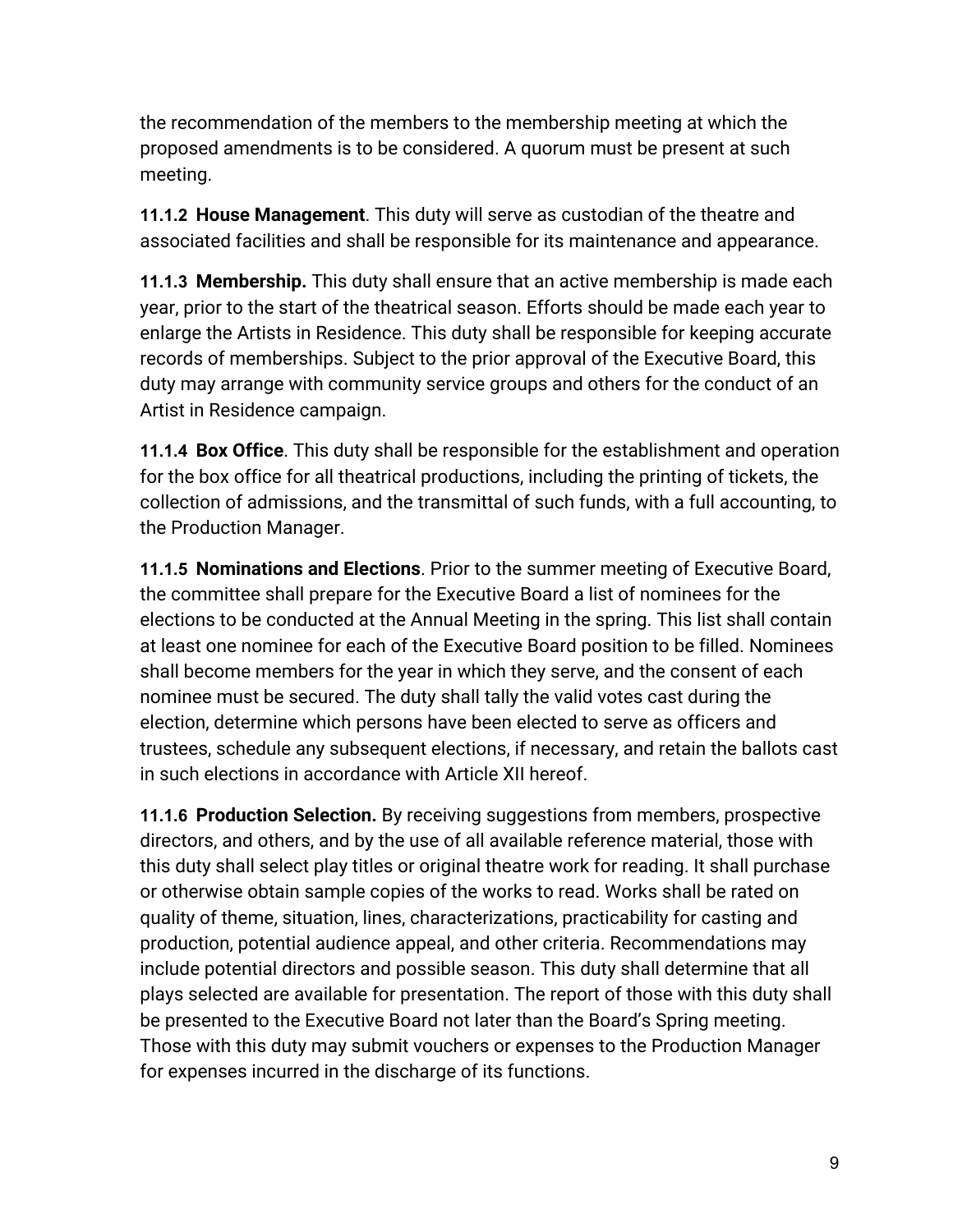**11.1.7 Program**. This duty shall be responsible for preparation of the program for each theatrical production including design, printing, and the solicitation of advertising contributors to support the cost thereof.

**11.1.8 Publicity**. This duty shall prepare and arrange for all publicity for the organization including releases of a general character and those related to individual productions. Publicity activities shall be subject to the prior approval of the Executive Board.

**11.1.9 Lobby**. This duty shall appoint a lobby coordinator plus obtain ushers and concession personnel for each performance as necessary.

**11.1.10 Director/Stage Manager Selection.** This duty shall identify candidate Directors and Stage Managers and submit their names to the Executive Board for approval.

## **ARTICLE XII ELECTIONS**

**12.1 Method of Electing.** Except as may be provided in Article IV hereof, all officers and trustees shall be elected by secret written ballot at the Annual Meeting from a slate prepared by those with the Standing Duty of Nominations and Elections. The slate may be augmented by nominations made from the floor provided the consent of the nominee has been obtained in advance.Members may cast only one vote for each position. Any ballot including multiple votes for a single position is invalid and will not be counted.

**12.2 Determination of Outcome.** The person who receives a plurality of votes for a particular position is elected to that position. If no person achieves a plurality of votes for a particular position, there shall be a subsequent election between those persons who received the highest number of votes for that particular position. The person who receives a plurality of votes for a particular position in a subsequent election is elected to that particular position.

**12.3 Integrity of Elections**. All ballots cast in any election, except those under Article IV, must be retained for 30 days. Any candidate for officer or trustee in such election may request a recount of votes for the particular position of the candidate within 7 days after an election by filing a written request for recount with the Executive Board, a member of the Executive Board, the Secretary, or other position. Upon receiving such written request, the Executive Board will review the ballots to ensure the outcome of the election for the particular position was properly determined. The Executive Board shall announce the outcome of the recount and, if the outcome of the election was not properly determined, the Executive Board shall announce the proper outcome or schedule a subsequent election in accordance with Article XII Section 3.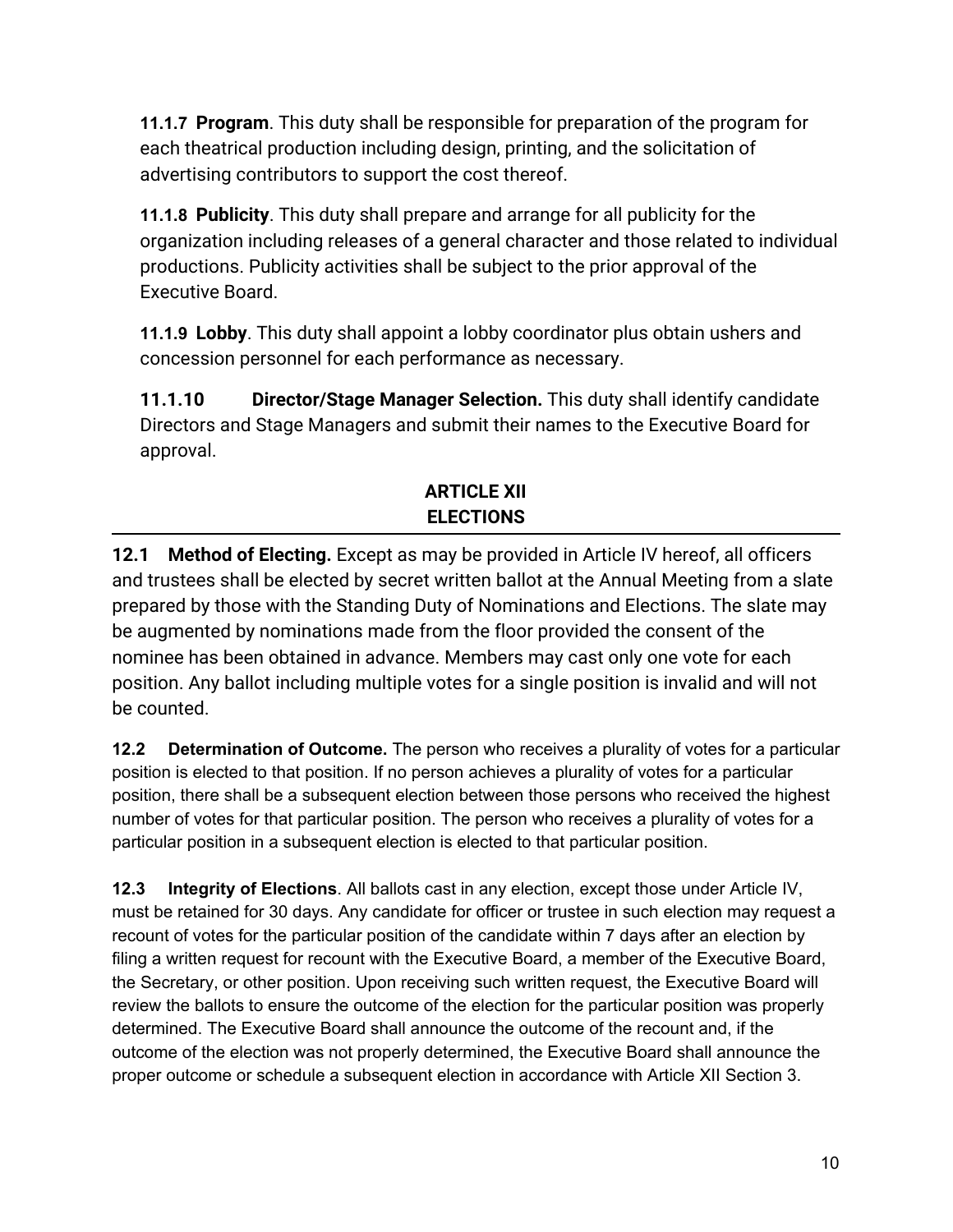#### **ARTICLE XIII THEATRICAL POLICY**

**13.1 Policy.** The Impulse Project state that the following to be their basic theatrical policy:

**13.1.1** That a goal of the organization is to achieve a finished production of any theatrical presentation.

**13.1.2** That theatrical presentations will be presented to the general public.

**13.1.3** That plays shall be selected with due regard for the project's mission to follow artistic impulses that foster and create passionate works of performance to serve the community.

**13.1.4** That plays shall be selected with due regard for excellence, audience appeal, and production practicability.

**13.1.5** That a minimum of two productions, one which is a musical cabaret revue, shall be presented each year.

**13.1.6**That further goals shall be to provide the opportunity and media for the exercise and enhancement of the creative talents and skills of the members and other interested persons; foster the enjoyment of the production staff in presenting the best of living theatre; and improve the cultural education and development of the community through the presentation of theatrical productions.

**13.2 Casting.** The selection of performers to fill the roles of a play shall be based solely on the candidates' abilities to portray and project the roles in question; and must be based on public auditions when necessary. Performers may be either Artists in Residence, members, or non members. The casting of a play shall be under the control of the Director. Advance public notice of auditions must be made. Auditions shall be held over a sufficient period of time to provide all interested persons and opportunity to appear. It is company policy not to employ professional actors.

**13.3 Directors.** A Director shall be chosen for each play by the Executive Board prior to the beginning of the theatrical season. Due regard shall be given to the ability and experience of the candidates. The Director shall be responsible for the artistic interpretation and overall production of the presentation.

**13.4: Production.** Stage Managers are chosen by the Executive Board prior to the theatrical season. A production staff shall be formed by the Director and Stage Manager to perform such functions as lighting crew, stage crew, makeup, and costumes as